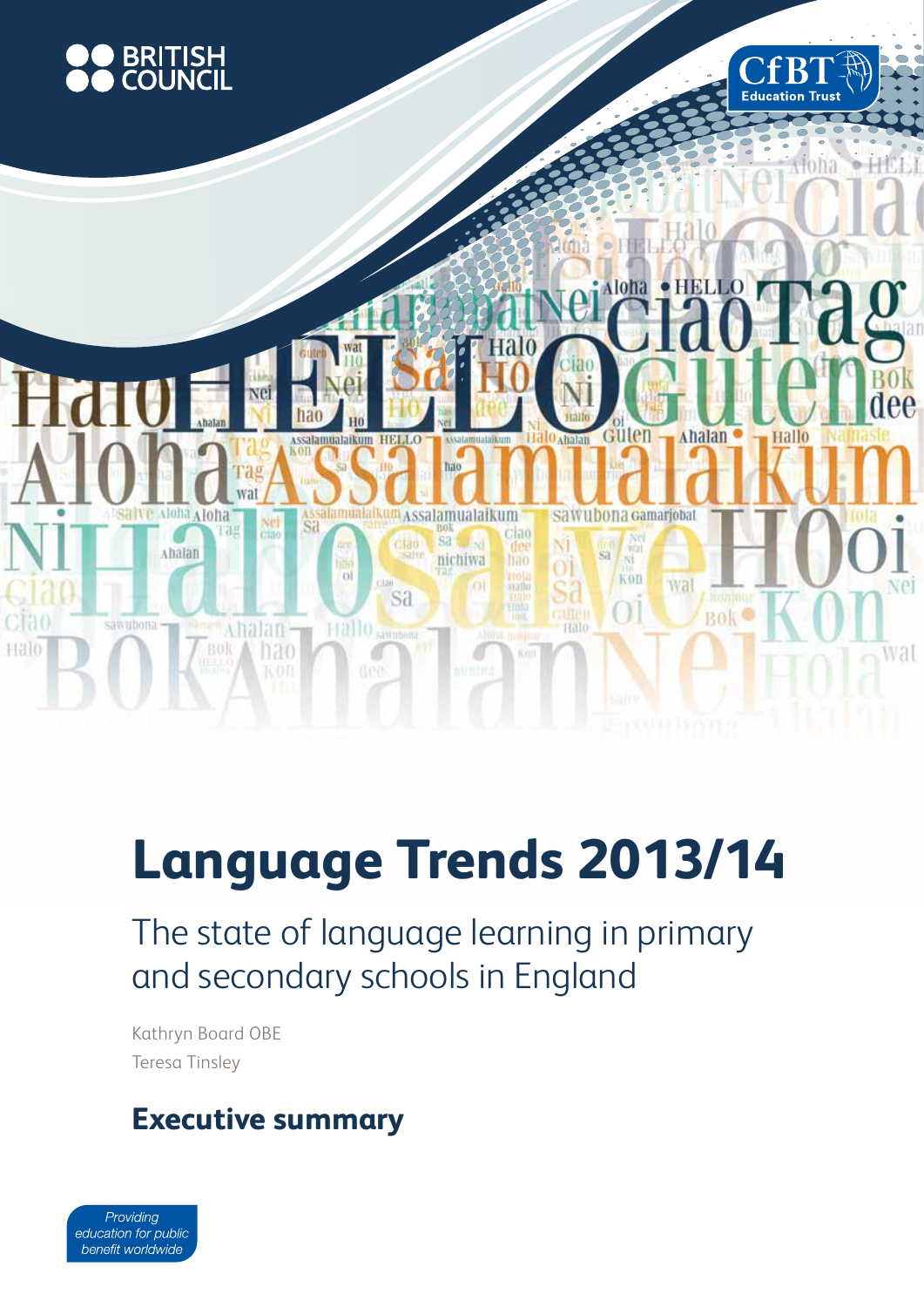

### Welcome to CfBT Education Trust



CfBT Education Trust is a top 30\* UK charity providing education services for public benefit in the UK and internationally. Established over 40 years ago, CfBT Education Trust has an annual turnover exceeding £100 million and employs more than 3,000 staff worldwide. We aspire to be the world's leading provider of education services, with a particular interest in school effectiveness.

Our work involves school improvement through inspection, school workforce development and curriculum design. Amongst others we have worked for the UK's Department for Education, the Office for Standards in Education, Children's Services and Skills (Ofsted), local authorities and an increasing number of independent and state schools, free schools and academies. We provide services direct to learners in our schools and in young offender institutions.

Internationally we have successfully implemented education programmes for governments in the Middle East, North Africa and South East Asia and work on projects funded by donors such as the Department for International Development, the European Commission, the Australian Agency for International Development, the World Bank and the US Agency for International Development, in low- and middle-income countries.

Surpluses generated by our operations are reinvested in our educational research programme.

Visit www.cfbt.com for more information.

\*CfBT is ranked 27 out of 3,000 charities in the UK based on income in Top 3,000 Charities 2010/11 published by Caritas Data

© Copyright CfBT Education Trust 2014. The views and opinions expressed in this publication are those of the authors and do not necessarily represent the views of CfBT Education Trust.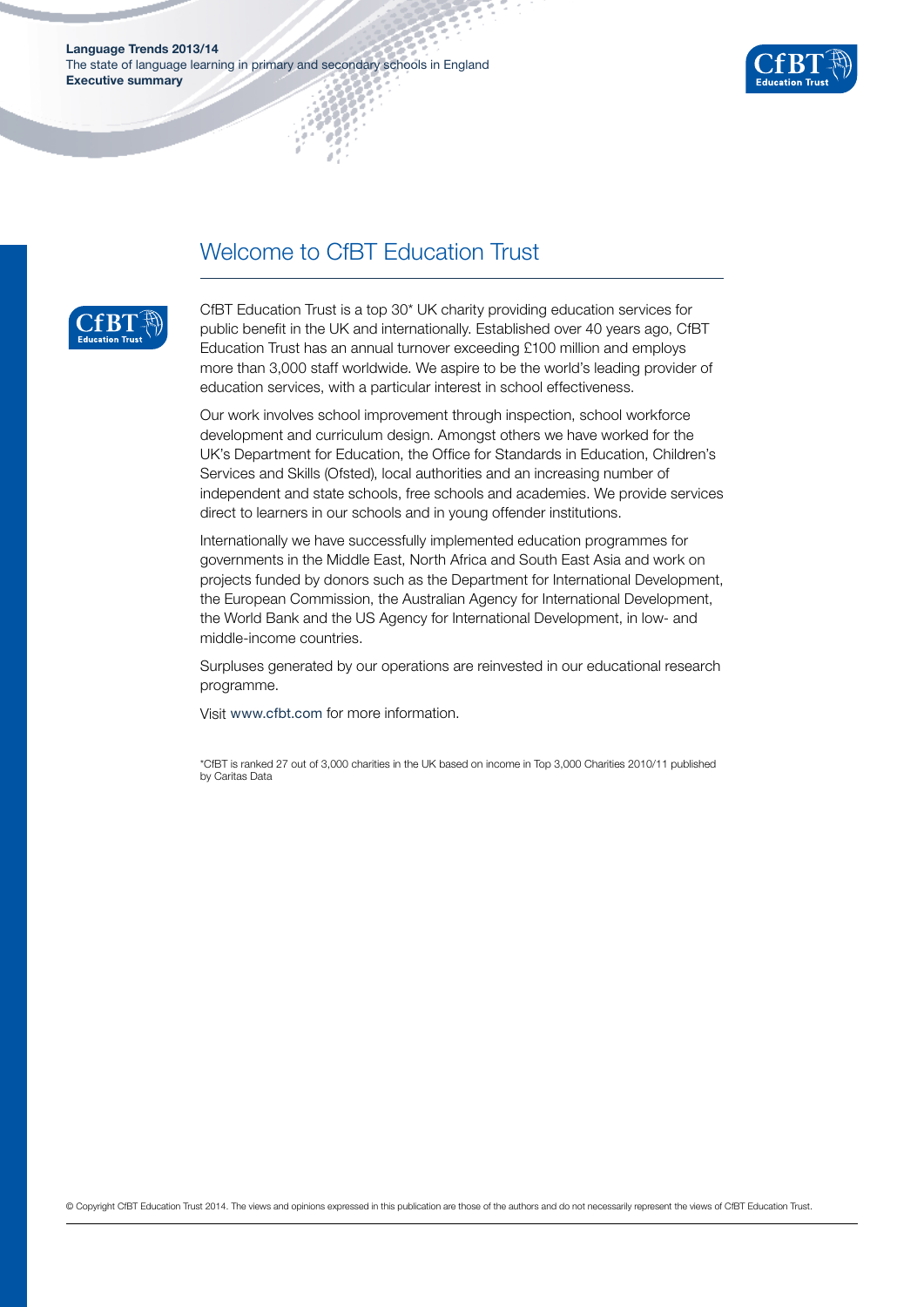

# About the British Council

# **BRITISH**

The British Council is the UK's international organisation for educational opportunities and cultural relations. We create international opportunities for the people of the UK and other countries and build trust between them worldwide.

We work in more than 100 countries and our 7,000 staff – including 2,000 teachers – work with thousands of professionals and policymakers and millions of young people every year teaching English, sharing the Arts and in education and society programmes.

We are a UK charity governed by Royal Charter. A publicly-funded grant-in-aid provides less than a quarter of our turnover, which last year was £781 million. The rest we earn from English teaching, UK examinations and services which customers around the world pay for, through education and development contracts and from partnerships with other institutions, brands and companies. All our work is in pursuit of our charitable purpose and creates prosperity and security for the UK and the countries we work in all around the world.

For more information, please visit: www.britishcouncil.org. You can also keep in touch with the British Council through http://twitter.com/britishcouncil and http://blog.britishcouncil.org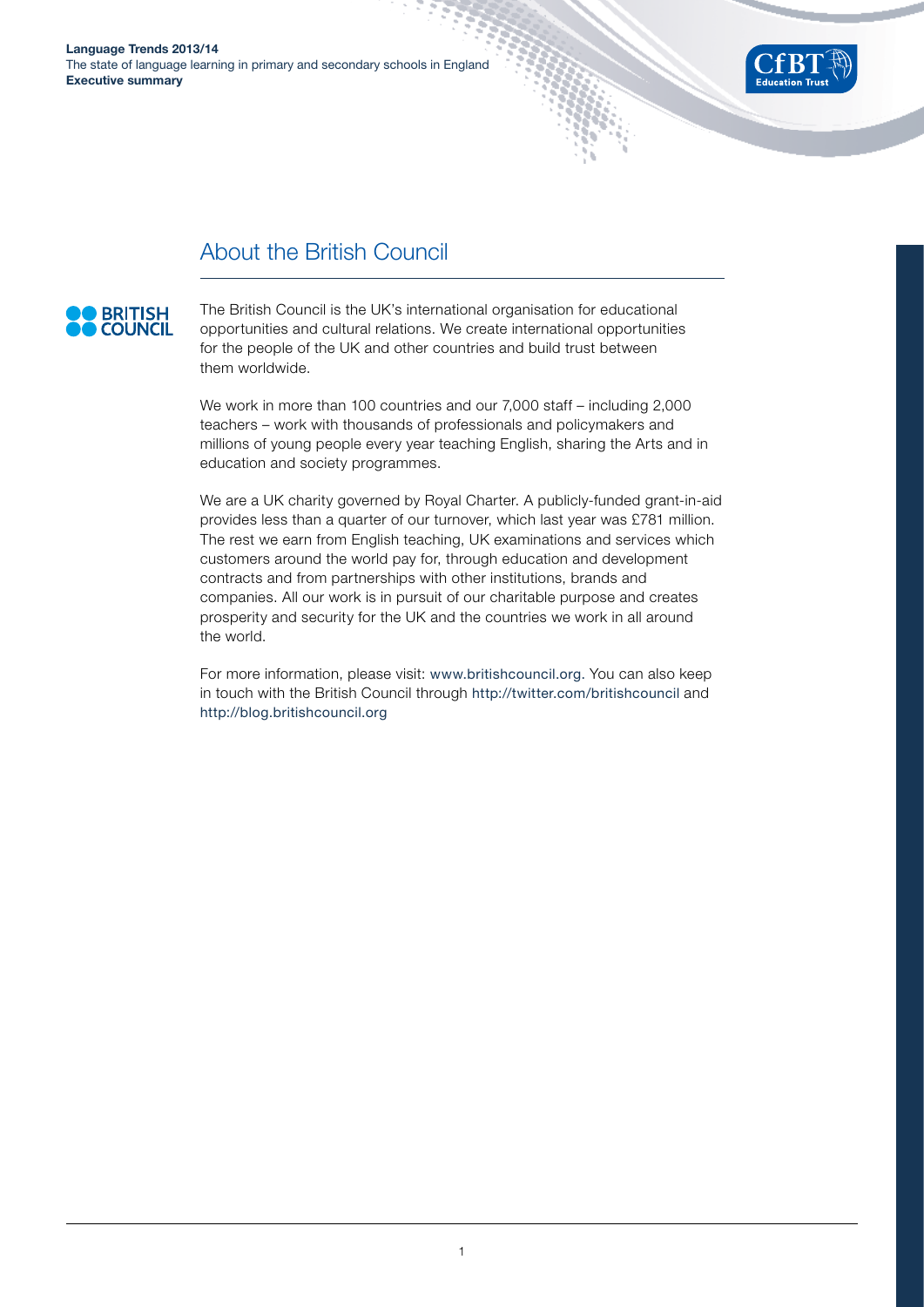**Language Trends 2013/14**  The state of language learning in primary and secondary schools in England **Executive summary**



## About the authors



#### Kathryn Board OBE

Kathryn Board was Chief Executive of CILT, The National Centre for Languages from 2008 and in that role worked with specialists and a wide range of educational institutions to provide advice on educational policy related to the teaching of languages as well as on initiatives aimed at increasing language learning across the UK. Before joining CILT, she spent 30 years working for the British Council in a number of international and management roles. She also led for CfBT Education Trust on the development of a Languages strategy and the delivery of a number of national projects to support language teaching in English schools. Now partially retired, she continues to work on research projects where she can bring in her expertise. Kathryn speaks Spanish, German and Dutch and is currently working hard on improving her Arabic.



#### Teresa Tinsley

Teresa Tinsley established and developed the Language Trends series of surveys which have charted the health of languages in various sectors of education since 2002. As well as producing and analysing information on the situation of languages in English secondary schools, the surveys have also covered provision for community languages across the UK, and language learning in Further and Adult Education.

Formerly Director of Communications at CILT, the National Centre for Languages, Teresa founded Alcantara Communications in 2011 and since then has undertaken policy-focused research on languages for the British Academy and the British Council, as well as CfBT Education Trust. Her work for CfBT includes an international review of primary languages, *Lessons from abroad*, as well as the 2011 and 2012 Language Trends reports.

# Acknowledgements

The authors are very grateful to Linda Parker of the Association for Language Learning and to Nick Mair of the Independent Schools' Modern Languages Association for their support in encouraging schools to respond to the survey, as well as for their insights in designing the questionnaire and helping us to analyse the data. We would particularly like to acknowledge the time and effort of all teachers who completed this year's survey and provided the researchers with such rich evidence and comments. The information that respondents have provided is vital in understanding the national picture and in developing the capacity of all of us to improve provision.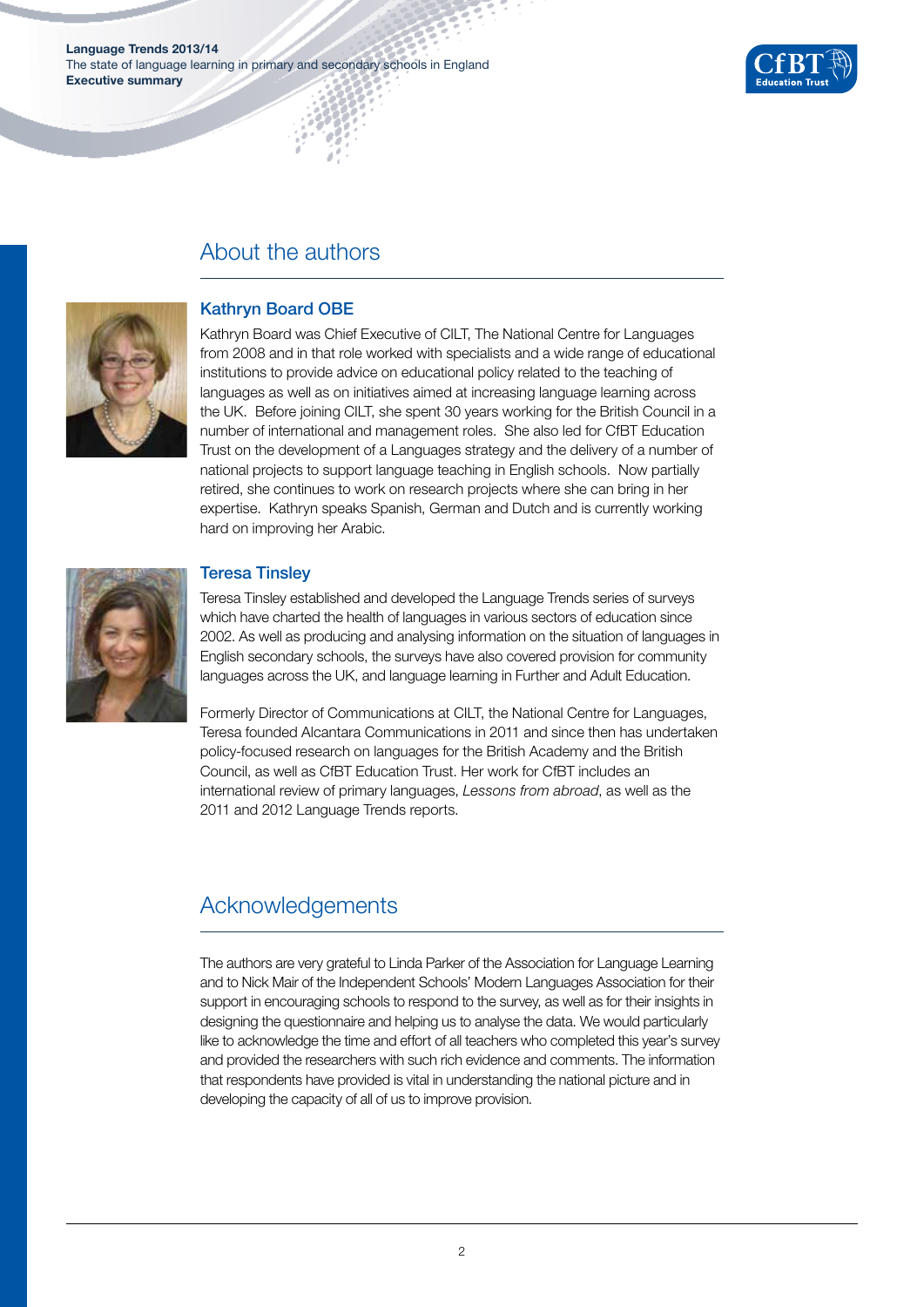

## Executive summary

#### **Introduction**

The Language Trends survey 2013/4 is the 12th in a series of annual research exercises charting the health of language teaching and learning in English schools. The findings are based on an online survey completed by teachers in a large sample of secondary schools across the country from both the state and independent sectors. In 2012, and again in 2013 following the announcement that language teaching at Key Stage 2 would become statutory for all pupils in September 2014, a national sample of primary schools has been included in the survey to enable the impact of the new policy on teachers and pupils to be tracked in detail. This report focuses on particular issues of concern arising from the current policy context.

This year's research exercise has been carried out under the joint management of CfBT Education Trust and the British Council.

#### Key survey findings

#### Languages in primary schools

As many as 95 per cent of the primary schools that responded to this survey are already teaching a language and 42 per cent say they already meet the requirements of the new National Curriculum which will come into force in September 2014. The overwhelming majority (85 per cent) welcome the forthcoming statutory status for language teaching. However, in many cases the amount of time allocated each week for language learning and the linguistic competency levels of classroom teachers are unlikely to be sufficient to meet the expectations set out in the new programmes of study. Three quarters of respondents believe that the teaching of reading, writing and grammatical understanding, which are requirements of the new curriculum, will be challenging.

A total of 30 per cent of responding primary schools have a member of staff with a degree in the language they are teaching. However, 24 per cent report that GCSE is the highest level of linguistic competence held by any member of their staff.

Confidence levels among classroom teachers at Key Stage 2 are not increasing, with 29 per cent (up from 27 per cent in 2012) of respondents reporting that staff teaching languages in Years 5 and 6 in their school are not confident. Schools are also aware of the need for further training to boost staff competence and confidence and also highlight the need for support and guidance, particularly in developing effective systems of monitoring and assessing learning. This year's survey also shows that 33 per cent of responding schools (the same proportion as in the 2012 survey) do not have systems in place to monitor or assess pupil progress in the foreign language.

In spite of the acknowledged need for training and support, this year's research suggests a low level of engagement with subject-specific continuing professional development (CPD) to enable teachers to improve their subject knowledge to teach languages to Key Stage 2 pupils. Much support that was previously available through local authorities or secondary school partnerships no longer exists.

As many as 50 per cent of schools are concerned about the pressures on the curriculum and about finding sufficient curriculum time to be able to integrate languages properly in order that the expectations of the new National Curriculum can be met.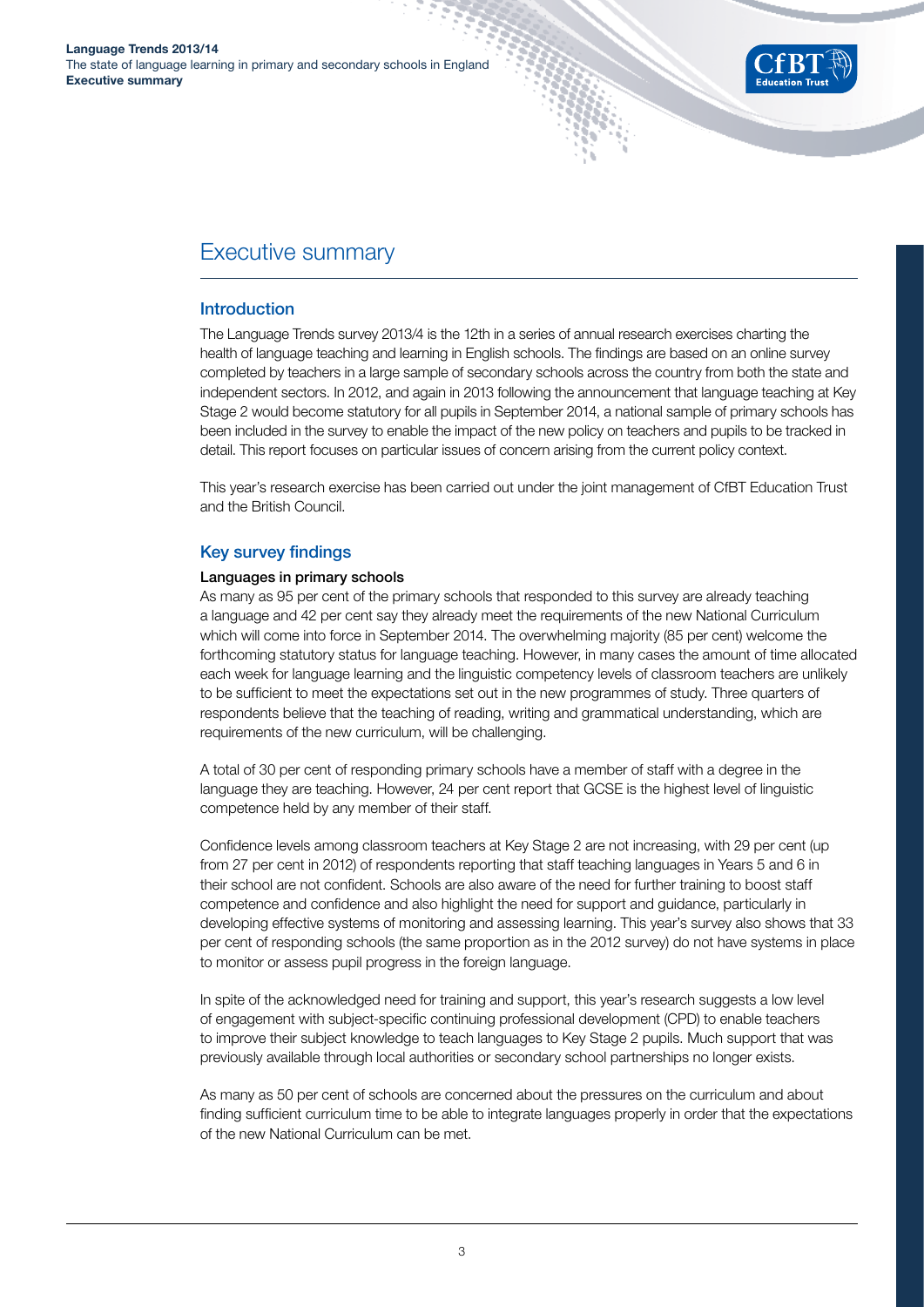

#### Transition from Key Stage 2 to Key Stage 3

Nearly half (46 per cent) of primary schools have no contact at all with language specialists in their local secondary schools. Indeed, there is evidence of a severe lack of cohesion right across the system between primary and secondary schools, with only 11 per cent of state secondary schools reporting that they receive or request data on pupil achievements in Key Stage 2. Less than one third (27 per cent) of state secondary schools can ensure that pupils coming into Year 7 are able to continue with the same language they learned in primary school. In the independent sector the percentage is higher, at 48 per cent. The number of state secondary schools who say they are receiving pupils with experience of language learning in Key Stage 2 has gone down to 72 per cent in 2013 from 84 per cent in 2012. In many cases where there is evidence of prior learning, secondary schools regard it as being of poor or variable quality and insufficient on which to build.

While 18 per cent of state secondary schools report that they have contacts with all their feeder primary schools, the majority say that they are unable to establish effective contacts with the very large number of feeder primary schools. This is due to teachers' workloads, financial constraints and geographical distance. With the statutory teaching of languages at Key Stage 2 due to commence in September 2014, it is a concern that the level of collaboration between schools appears to be declining rather than gathering pace.

#### Languages in secondary schools

This year's survey shows that 27 per cent of state schools carry out some form of disapplication of pupils from languages in Key Stage 3. This happens where schools take a pupil out of a particular subject, often in order to give additional help in areas such as literacy or numeracy. This means that despite languages being a statutory requirement for all, many lower-ability pupils do not learn a foreign language at all. A small but growing proportion of schools (of just over seven per cent) do not teach a foreign language to all pupils throughout Key Stage 3. These practices are rarely seen in the independent sector.

Pressures of time and funding are adversely affecting teachers' access to CPD, with the most widespread form of CPD being that provided by examination boards. Teachers are increasingly turning to online webinars and social media to access professional development.

There has been rapid growth in the adoption of the International General Certificate of Secondary Education (IGCSE) as an alternative to language GCSEs in the independent sector. This reflects dissatisfaction with the GCSE examination previously noted in both the independent and the state sectors. The use of alternative accreditation in the state sector is declining with the withdrawal of Asset Languages examinations and changes to the range of qualifications which are included in school performance tables.

More than three quarters of state schools say that implementing the new National Curriculum will be challenging, particularly providing continuity of learning from Key Stage 2 and enabling pupils to reach the required standard. The majority of teachers in both the state and independent sectors (83 per cent and 86 per cent respectively) are not confident that the changes being introduced by the government will have a positive impact on the teaching of languages in their school.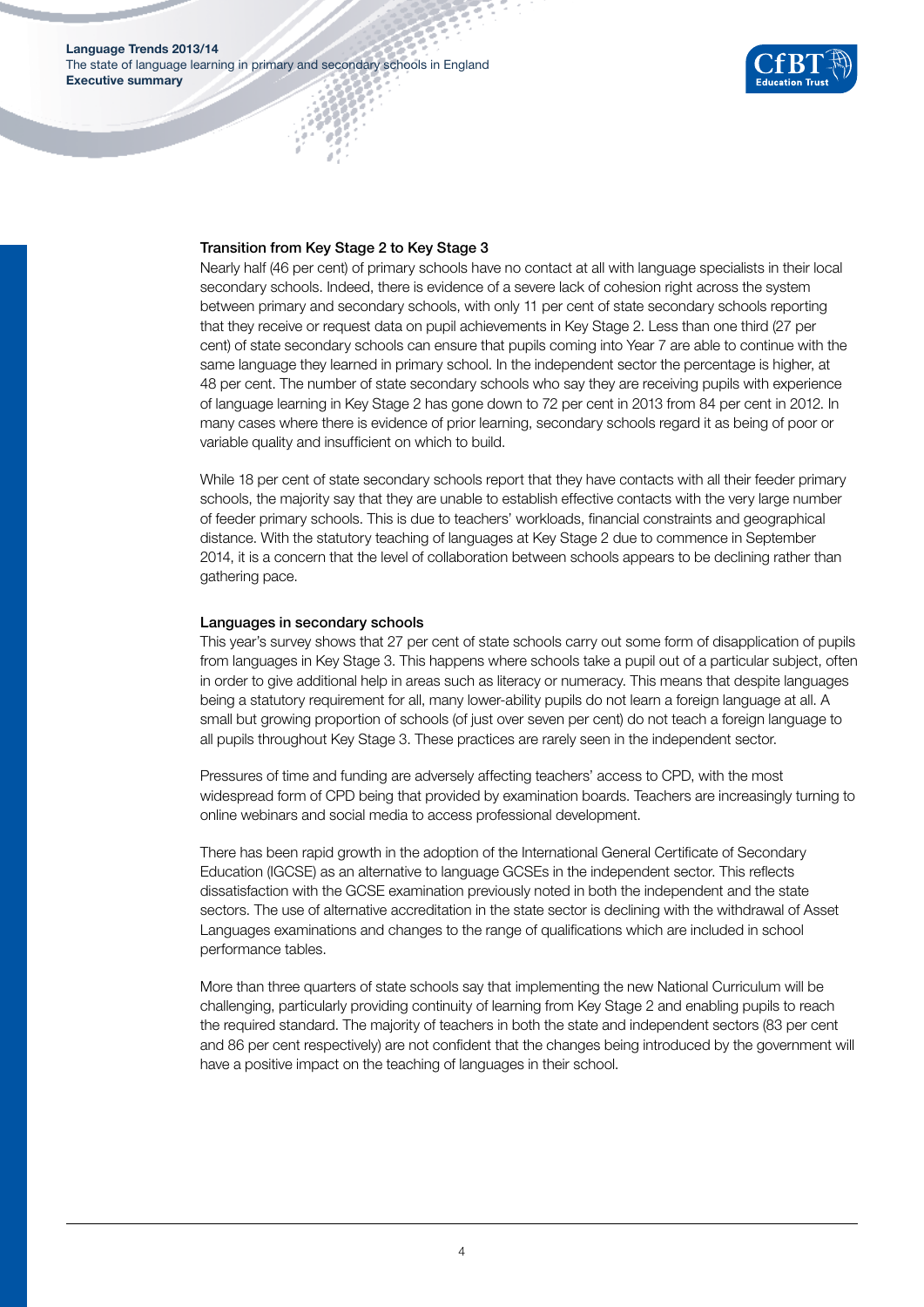

#### The English Baccalaureate (EBacc) and its impact on Key Stage 4

The EBacc continues to have a positive effect on the take-up of languages in Key Stage 4 and the number of schools with more than 50 per cent of their pupils taking a language has continued to rise. Some 50 per cent of state schools report an increase over the past three years in the numbers of pupils taking at least one language at Key Stage 4, and in 33 per cent of schools this increase is by ten per cent or more. However, in about one in five schools, take-up for languages remains persistently low (below 25 per cent) with no indication of an increase. 31 per cent of schools have used the EBacc as an opportunity to encourage students to take a qualification in their home language.

Although higher levels of take-up of languages are still associated with more advantaged schools and those with higher educational achievement overall, the EBacc has improved the take-up of languages at Key Stage 4 in schools across the socio-economic spectrum. With the exception of schools in the very lowest quintile for educational performance, pupil numbers for languages in Key Stage 4 have increased in schools across the performance range – and especially in schools in the second lowest quintile in terms of educational performance.

The increase in numbers has largely been the result of persuasion and encouragement; where compulsion is used, it is often only for certain groups of pupils. This year the proportion of state schools in which the study of a language is compulsory at Key Stage 4 has reached its lowest ever level at 16 per cent (down from 22 per cent in 2012). The proportion in the independent sector also continues to decline (69 per cent, down from 77 per cent in 2012). Some 30 per cent of state schools do not make provision for all pupils to take a language at Key Stage 4 even though it is an entitlement subject and schools are required to make courses available to all pupils who wish to study them.

There is no evidence yet of any widespread positive impact of the EBacc on take-up for languages post-16.

#### Languages at post-16

The number of students choosing to study a language at A level in the independent sector is declining at an alarmingly fast rate, with 43 per cent of independent schools reporting declines compared with 35 per cent in 2012 and 30 per cent in 2011. This is in reaction to what is perceived as harsh and unpredictable grading by exam boards and the need of students to be more certain of achieving the highest grades to secure university places. This must be a major concern to universities since the independent sector has traditionally been a reliable source of linguists for study at higher education level. While numbers are more stable in the state sector, there is evidence that where numbers of students wishing to study a language at A level are very low, schools say that they are not able to offer courses because they are not financially viable.

Schools also report that continuation rates from AS to A2 – already lower for languages than for many subjects – are getting worse due to the significant increase in the level of linguistic complexity between GCSE and AS level and the difficulty of predicting grades at A2. Respondents to this survey do not believe that the move to a terminal exam at A2 will improve either predictability or take-up and only five per cent of state schools (six per cent of independent schools) believe that the reforms to A level will improve take-up following GCSE.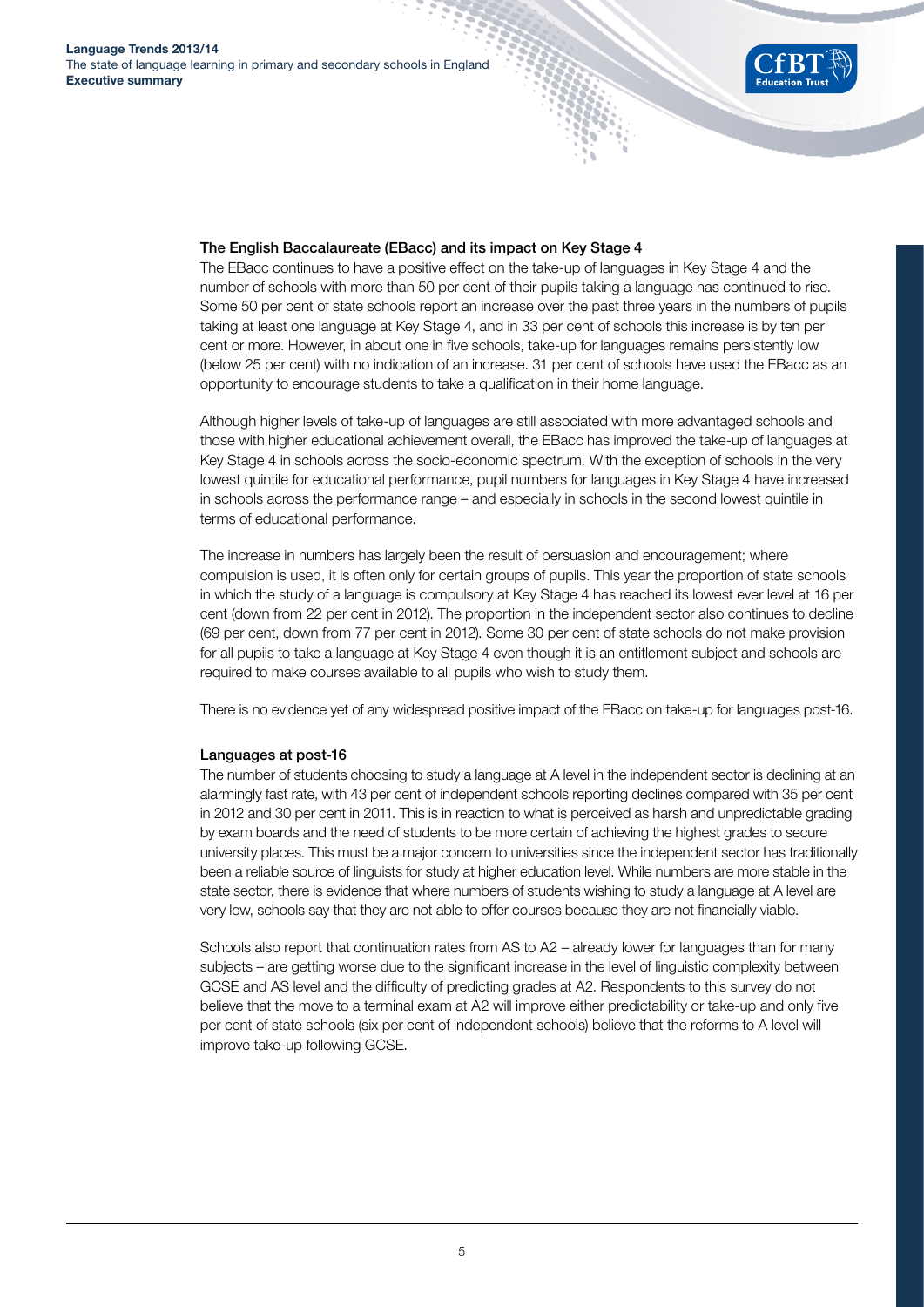

This survey shows that few students choose to combine languages with science, technology or maths (STEM) subjects at A level, particularly in the independent sector. Languages are not seen as valuable in the same way as STEM subjects are either for future employment or university entry.

#### Language choice

Three quarters of primary schools teach French to their pupils while a fifth offer Spanish. The number of primary schools offering other languages is very small.

In secondary schools French, Spanish and German are easily the most widely taught languages. Arabic, Italian, Japanese, Chinese and Russian are offered much less frequently and often only as extra-curricular subjects. The range of languages offered is much richer in the independent sector.

Spanish continues to grow in popularity, with 37 per cent of state secondary schools and 48 per cent of independent schools having seen pupil numbers for Spanish rise in recent years. The recent increase in pupil numbers for GCSE in the state sector means that more state schools are now reporting increases than declines in numbers for French (32 per cent report increases and 22 per cent report declines). German has fared less well, with 17 per cent of state schools reporting increases in numbers and 18 per cent reporting declines. However, in the independent sector one third of schools report declines both for French and German.

While opportunities to learn a second foreign language are quite widespread, this is more often the case in the independent sector than it is in state schools. Approximately 33 per cent of state secondary schools and 90 per cent of independent schools offer all pupils the opportunity to learn more than one foreign language in Key Stage 3. In most cases, the second foreign language is learned concurrently alongside the first.

There are no strong indications that lesser taught languages are gaining ground in the school system. The importance of many of these languages was highlighted in the British Council's *Languages for the future* report published in November 2013.1 However, the study of Chinese is increasing slowly from a small base, with three per cent of primary schools, six per cent of state secondary schools and ten per cent of independent schools offering pupils the opportunity to learn Chinese as a curriculum subject. However, in common with other lesser taught languages, the sustainability of Chinese is not assured.

<sup>1</sup> British Council (2013)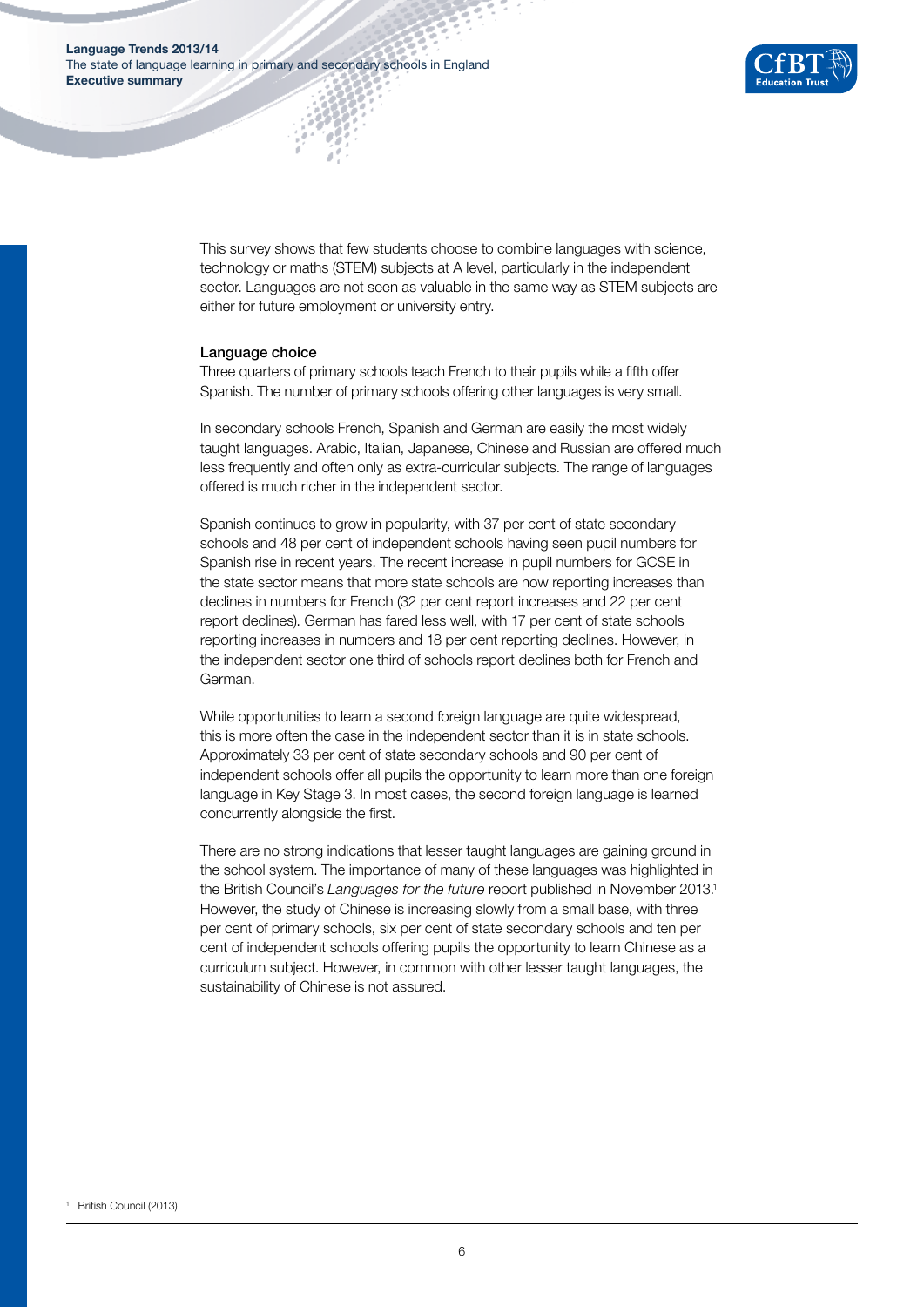

#### **Conclusions**

The evidence of the positive impact of the EBacc on the take-up of languages at Key Stage 4 is very encouraging, as is the finding that so many primary schools welcome the imminent introduction of statutory language teaching to all pupils at Key Stage 2. However, it is important not to misinterpret these developments as signs that the teaching and learning of languages in English primary and secondary schools has a clean bill of health. The hundreds of schools who responded to the 2013/14 survey have provided detailed evidence of a number of significant issues, principally:

- the need for further training of primary school teachers
- the lack of cohesion at the transition from Key Stage 2 to Key Stage 3
- the growing exclusion of certain groups of pupils from language study at Key Stages 3 and 4
- the deep crisis of language study post-16.

All these issues need tackling with vigour if the language education received by children in England is to equal or surpass the quality of that provided in the highest-performing education systems. There is also still a great deal to be done to convince school leaders, parents and pupils themselves of the value of languages and that speaking only English in today's world is as big a disadvantage as speaking no English. This Trends survey 2013/14 shows we are still a long way from achieving the quality and consistency in language education necessary to prepare children adequately for life and work in a globalised society.